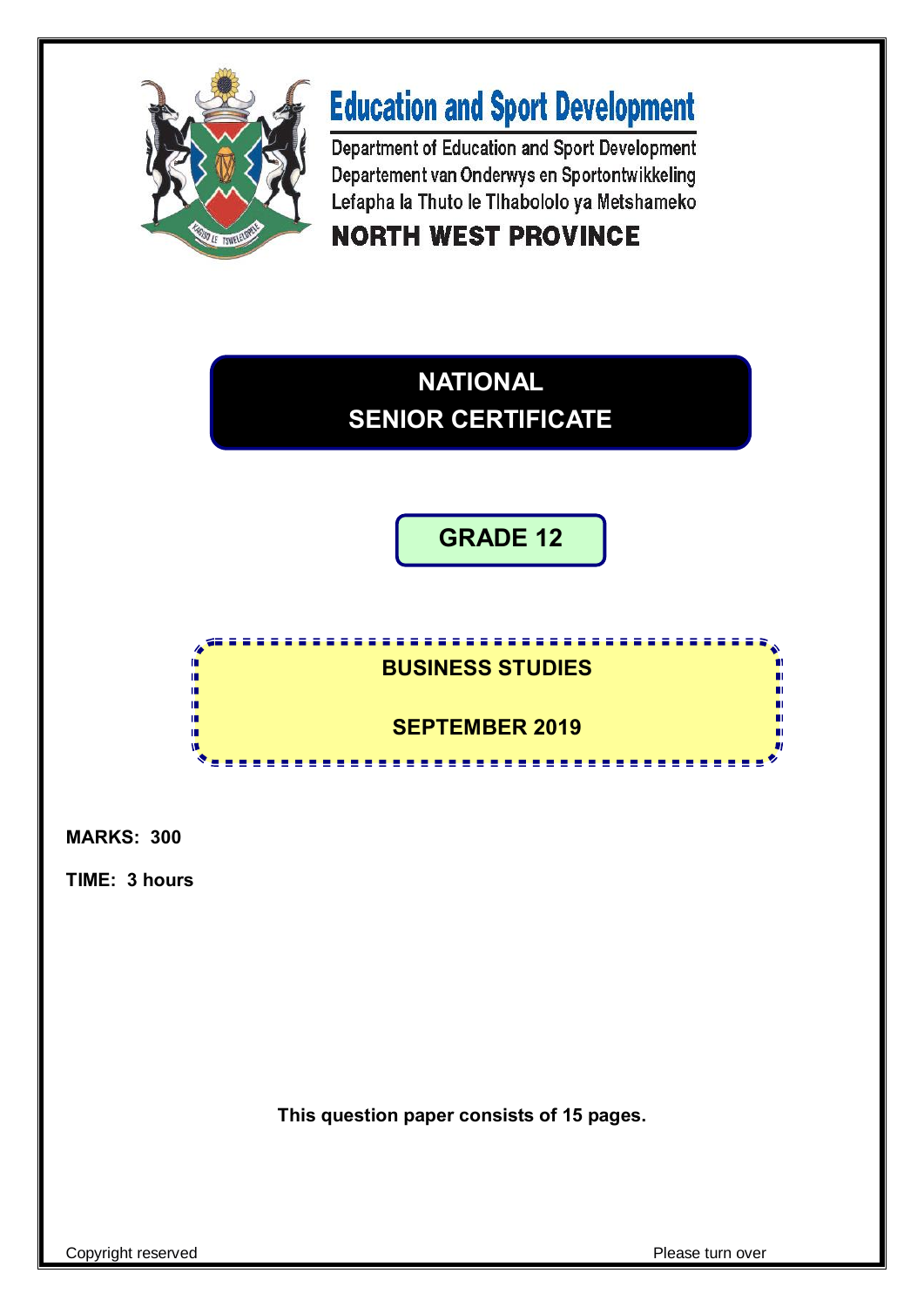## **INSTRUCTIONS AND INFORMATION**

Read the following instructions carefully before answering the questions.

1. This question paper consists of THREE sections and covers all FOUR main topics.

| SECTION A:        | <b>COMPULSORY</b>                                       |
|-------------------|---------------------------------------------------------|
| <b>SECTION B:</b> | Consists of FIVE questions.                             |
|                   | Answer any THREE of the five questions in this section. |
| SECTION C:        | Consists of FOUR questions.                             |
|                   | Answer any TWO of the four questions in this section.   |

- 2. Read the instructions for each question carefully and take particular note of what is required.
- 3. Number your answers correctly according to the numbering system used in this question paper. NO marks will be awarded for answers that are numbered incorrectly.
- 4. Except where other instructions are given, answers must be in full sentences.
- 5. Use the mark allocation and nature of each question to determine the length and detail of an answer.
- 6. Use the table below as a guide for mark and time allocation when answering each question.

| <b>SECTION</b>                                       | <b>QUESTION</b> | <b>MARKS</b> | <b>TIME</b><br>(Minutes) |
|------------------------------------------------------|-----------------|--------------|--------------------------|
| A:<br><b>Compulsory Objective-</b><br>type questions |                 | 40           | 30                       |
| B:<br><b>FIVE direct / indirect-type</b>             | $\overline{2}$  | 60           | 30                       |
| questions                                            | 3               | 60           | 30                       |
| <b>CHOICE:</b>                                       |                 | 60           | 30                       |
| Answer any THREE.                                    | 5               | 60           | 30                       |
|                                                      | 6               | 60           | 30                       |
| $C$ :<br><b>FOUR essay-type</b>                      |                 | 40           | 30                       |
| questions                                            | 8               | 40           | 30                       |
| <b>CHOICE:</b>                                       | 9               | 40           | 30                       |
| Answer any TWO.                                      | 10              | 40           | 30                       |
|                                                      |                 | 300          | 180                      |

- 7. Begin the answer to EACH question on a NEW page, for example Question 1 new page, Question 2 – new page, et cetera**.**
- 8. You may use a non-programmable calculator.
- 9. Write neatly and legibly.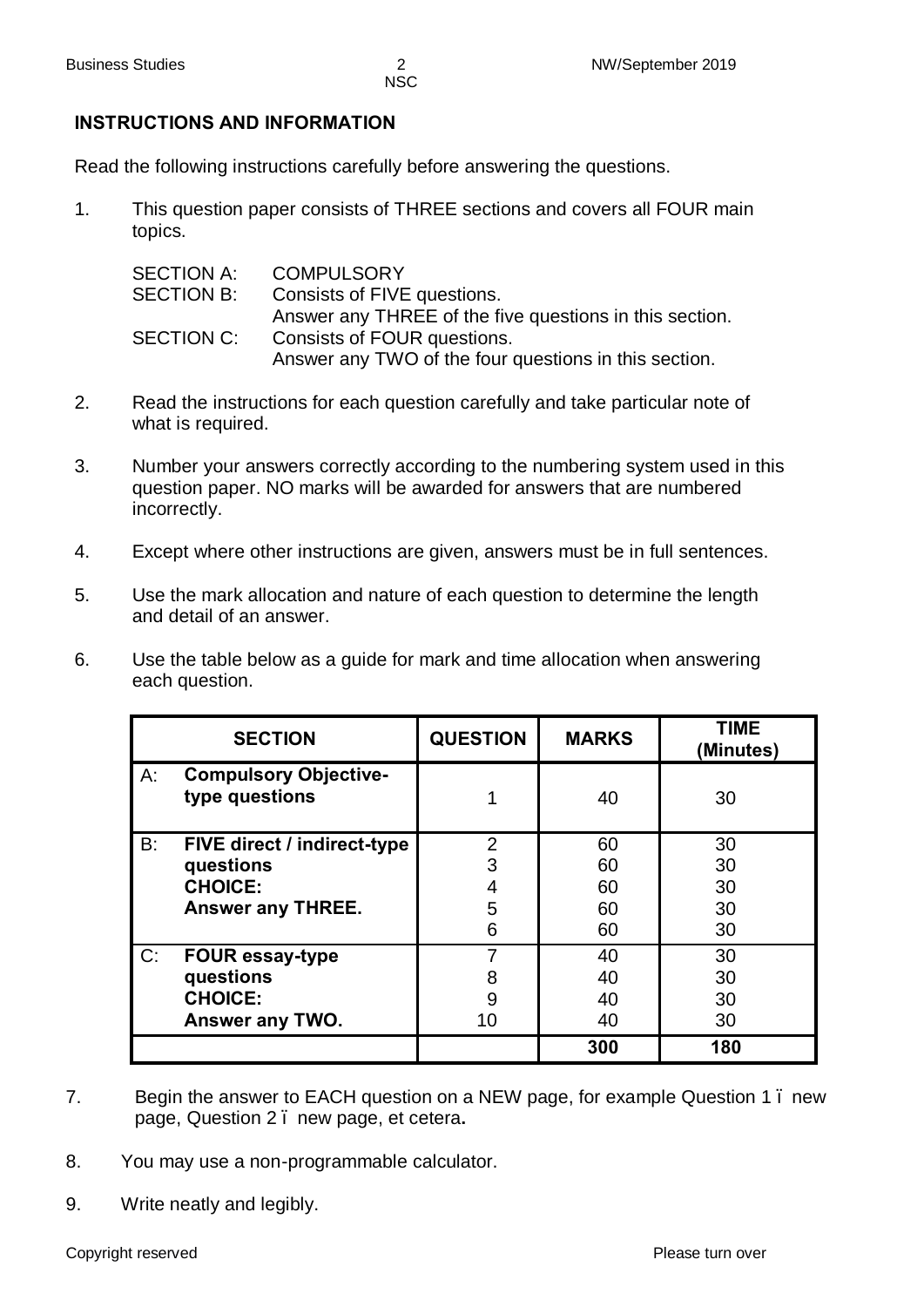#### **SECTION A: (COMPULSORY)**

#### **QUESTION 1**

- 1.1 Various options are provided as possible answers to the following questions. Choose the answer and write only the letter (A – D) next to the question number (1.1.1 . 1.1.10) in the ANSWER BOOK, for example 1.1.11 E
	- 1.1.1 This Act prevents the reckless granting of loans to consumers:
		- A Consumer Protection Act, 2008 (Act 68 of 2008)
		- B Labour Relations Act, 1995 (Act 66 of 1995)
		- C National Credit Act, 2005 (Act 34 of 2005)
		- D Employment Equity Act, 1998 (Act 55 of 1998)
	- 1.1.2 JKT Garden Services specialises in landscaping and tree-felling. It operates in the  $\ddot{\text{o}}$  sector.
		- A primary
		- B secondary<br>C tertiary
		- tertiary
		- D informal
	- 1.1.3 Businesses may sell off some product lines which have slow growth potential. This strategy is known as ...
		- A Divestiture.
		- B Retrenchment.
		- C Liquidation.
		- D Horizontal.
	- 1.1.4 Tom delegates tasks according to the level of maturity of his employees. This is an example of a  $\ddot{\text{o}}$  leadership theory.
		- A bureaucratic
		- B situational<br>C leaders and
		- leaders and followers
		- D transitional
	- 1.1.5 ... is an example of a non-profit company.
		- A Post Office
		- B Eskom
		- C Telkom
		- D Johan Old Age Home
	- 1.1.6 Which one of the following statements represents a function of the JSE?
		- A Helps investors to choose between different share options
		- B Raises primary capital
		- C Serves as instrument for pricing
		- D Does not provide protection for investors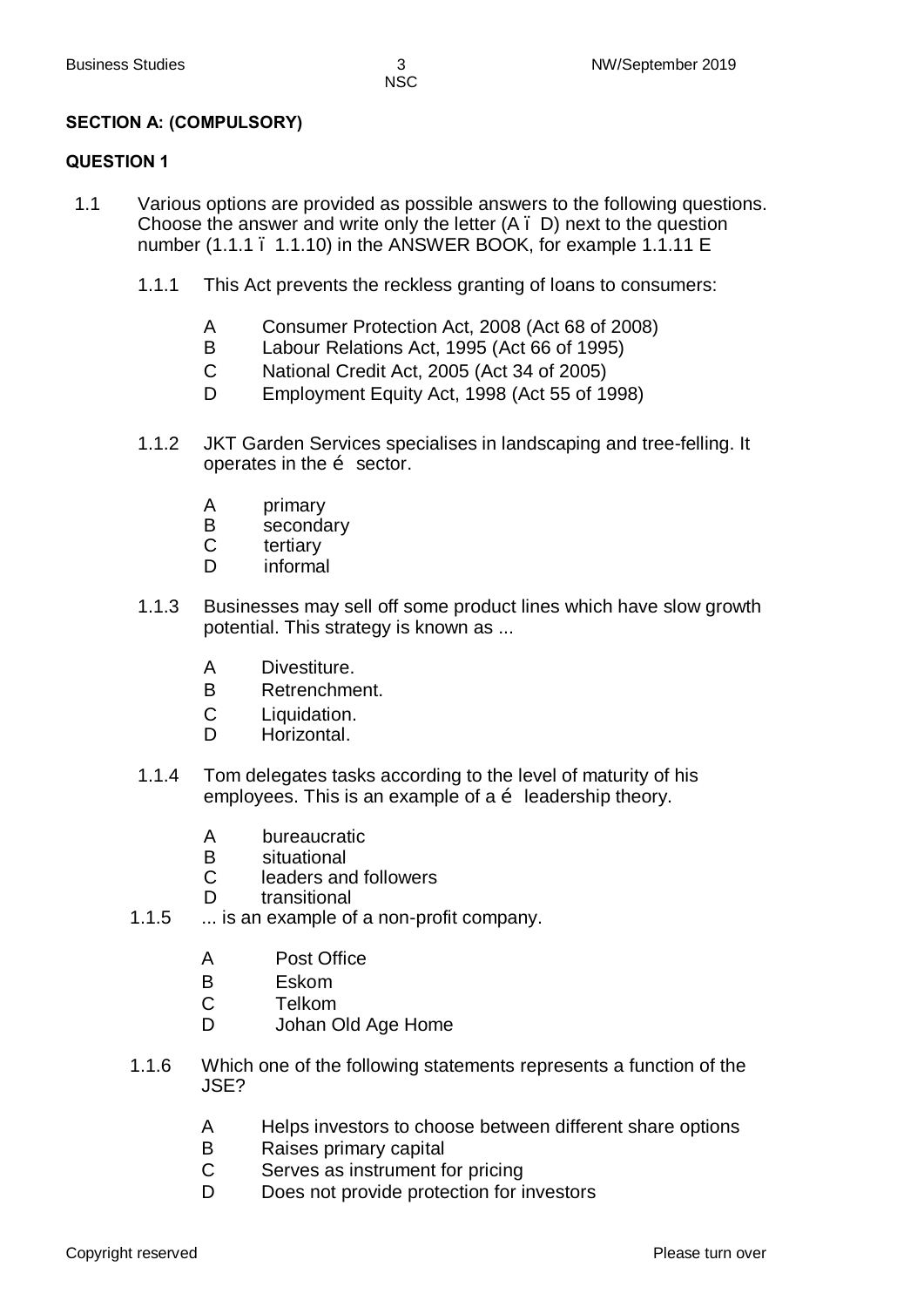- 1.1.7 ... refers to projects that are not part of normal business activities but are aimed at benefitting the community.
	- A Corporate Social Investment
	- B Corporate Social Responsibility
	- C Contemporary Social Responsibility
	- D Sustainability
- 1.1.8 A human resource activity which matches employee competence with their position in the workplace is known as ...
	- A screening.
	- B placement.<br>C induction.
	- induction.
	- D training.
- 1.1.9 Businesses may use ... as a source of internal recruitment.
	- A newspapers<br>B recruitment a
	- B recruitment agencies<br>C walk-ins
	- walk-ins
	- D notice boards
- 1.1.10 A small group of voluntary workers who meet regularly to discuss quality-related matters in the workplace:
	- A Quality teams
	- B Quality control
	- C Quality circles
	- D Quality council

 $(10 \times 2)$  (20)

1.2 Complete the following statements by using the word(s) in the list below. Write only the word(s) next to the question number (1.2.1 – 1.2.5) in your ANSWER BOOK.

> appointment; insurance; non-verbal; place; employment; market; assurance; verbal; profit; micro

- 1.2.1 The ... environment is the internal operation environment of a business.
- 1.2.2 Thabo received the ... contract outlining his working conditions.
- 1.2.3 Fire and theft are examples of short-term  $\ddot{\text{o}}$
- 1.2.4 Businesses may use PowerPoint during a ... presentation in the workplace.
- 1.2.5 One of the elements of the triple bottom line is ...

 $(5 \times 2)$   $(10)$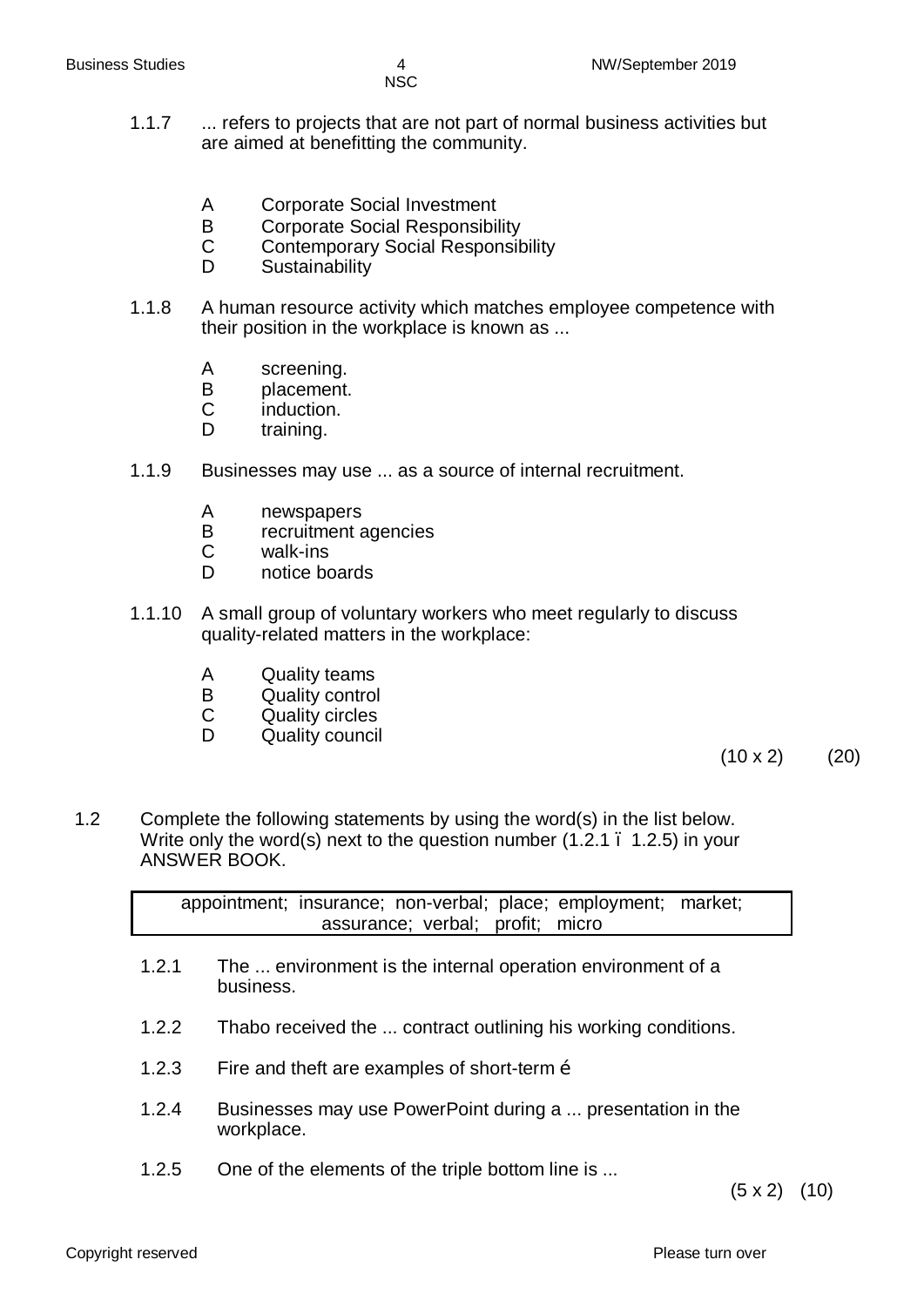1.3 Choose a **description** from COLUMN B that matches a **term** in COLUMN A. Write only the letter (A . J) next to the question number (1.3.1 . 1.3.5) in the ANSWER BOOK, for example 1.3.6 K

| <b>COLUMN A</b> |                       |             | <b>COLUMN B</b>                                                                      |
|-----------------|-----------------------|-------------|--------------------------------------------------------------------------------------|
| 1.3.1           | Collective bargaining | A           | Compensation beyond a regular wage which is<br>exempt from taxation                  |
| 1.3.2           | Accountability        |             |                                                                                      |
| 1.3.3           | Fringe benefits       | B           | Disagreement between the employer<br>organisations and trade unions                  |
| 1.3.4           | Inclusivity           | $\mathsf C$ | Directors must report on business transactions.                                      |
| 1.3.5           | Delphi technique      | D           | The directors are responsible for actions that are<br>taken in the business.         |
|                 |                       | E           | Negotiations between employer associations and<br>trade unions                       |
|                 |                       | F           | A group of experts complete a questionnaire to<br>solve a complex business problem.  |
|                 |                       | G           | A workforce consists of people from different<br>ages.                               |
|                 |                       | H           | Some employees from different cultural<br>backgrounds are excluded in the workplace. |
|                 |                       | I           | Individuals generate new ideas around a specific<br>area.                            |
|                 |                       | J           | Money paid to employees for working extra hours                                      |

 $(5 x 2)$   $(10)$ 

## **TOTAL SECTION A: 40**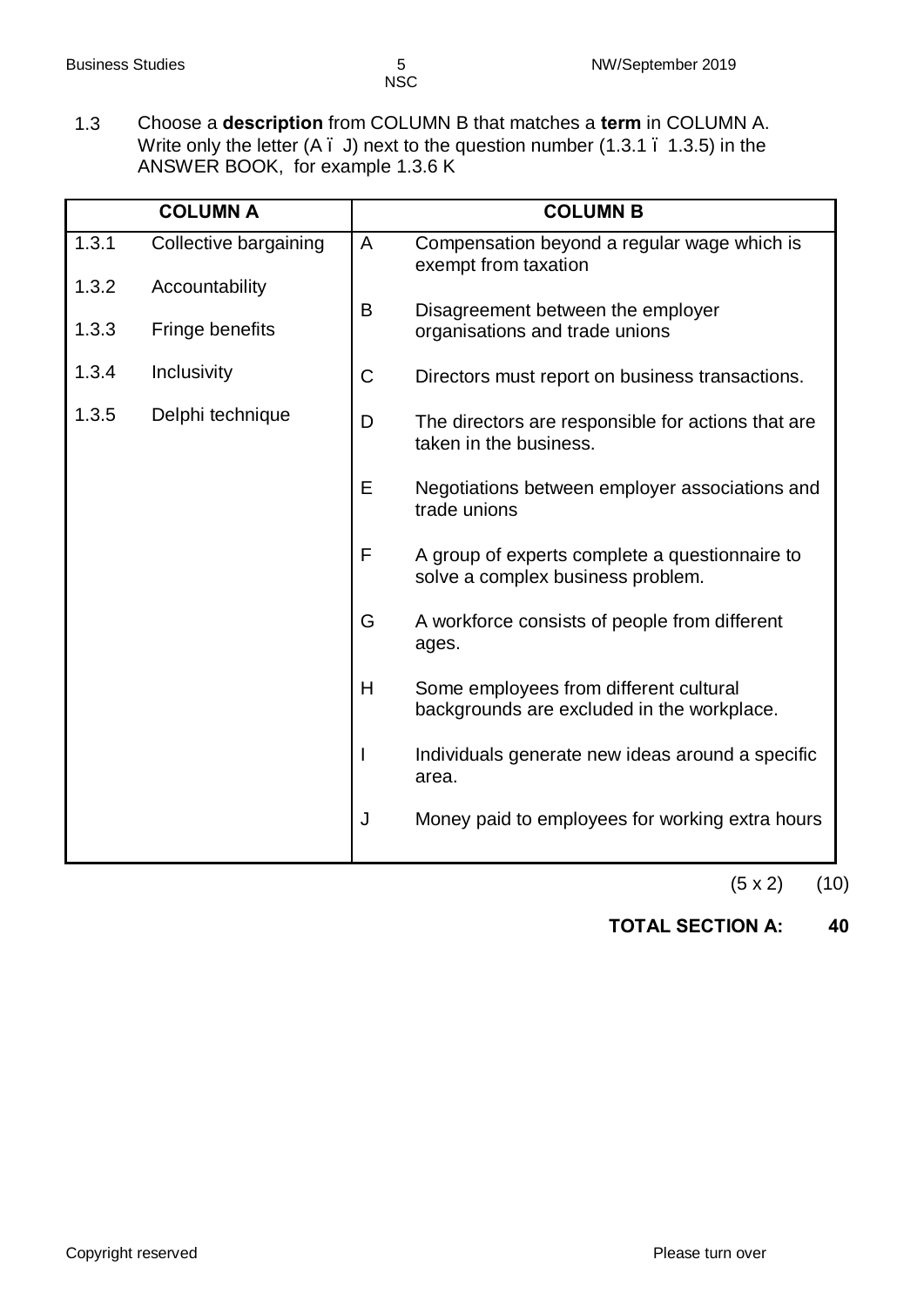#### **SECTION B**

Answer ANY THREE questions in this section.

**NOTE:** Clearly indicate the QUESTION NUMBER of each question that you choose. The answer to EACH question must start on a NEW page, for example Question 2 on a NEW page, Question 3 on a NEW page, et cetera.

#### **QUESTION 2**

#### **BUSINESS ENVIRONMENTS**

| 2.1 |                                                                                                     | List FIVE components of the PESTLE analysis.<br>(5)                                                  |     |  |
|-----|-----------------------------------------------------------------------------------------------------|------------------------------------------------------------------------------------------------------|-----|--|
| 2.2 | Outline the role of SETAs in supporting the implementation of the Skills<br>(8)<br>Development Act. |                                                                                                      |     |  |
| 2.3 |                                                                                                     | Identify the consumer right applicable to EACH of the following policy<br>statements of MTZ Trading. |     |  |
|     | 2.3.1                                                                                               | Customers will be refunded for any faulty products that are returned<br>to the store.                |     |  |
|     | 2.3.2                                                                                               | Customers are given the option to stop unwanted direct marketing.                                    |     |  |
|     | 2.3.3                                                                                               | MTZ Trading will not publish false statements about their products<br>and services.                  |     |  |
|     | 2.3.4                                                                                               | MTZ Trading honours credit vouchers and prepaid services.                                            | (8) |  |
| 2.4 | BBBEE.                                                                                              | Discuss ways in which businesses can comply with the following pillars of                            |     |  |
|     | 2.4.1                                                                                               | Ownership                                                                                            | (4) |  |
|     | 2.4.2                                                                                               | Management                                                                                           | (4) |  |
|     | 2.4.3                                                                                               | Enterprise and Supplier Development (ESD)                                                            | (4) |  |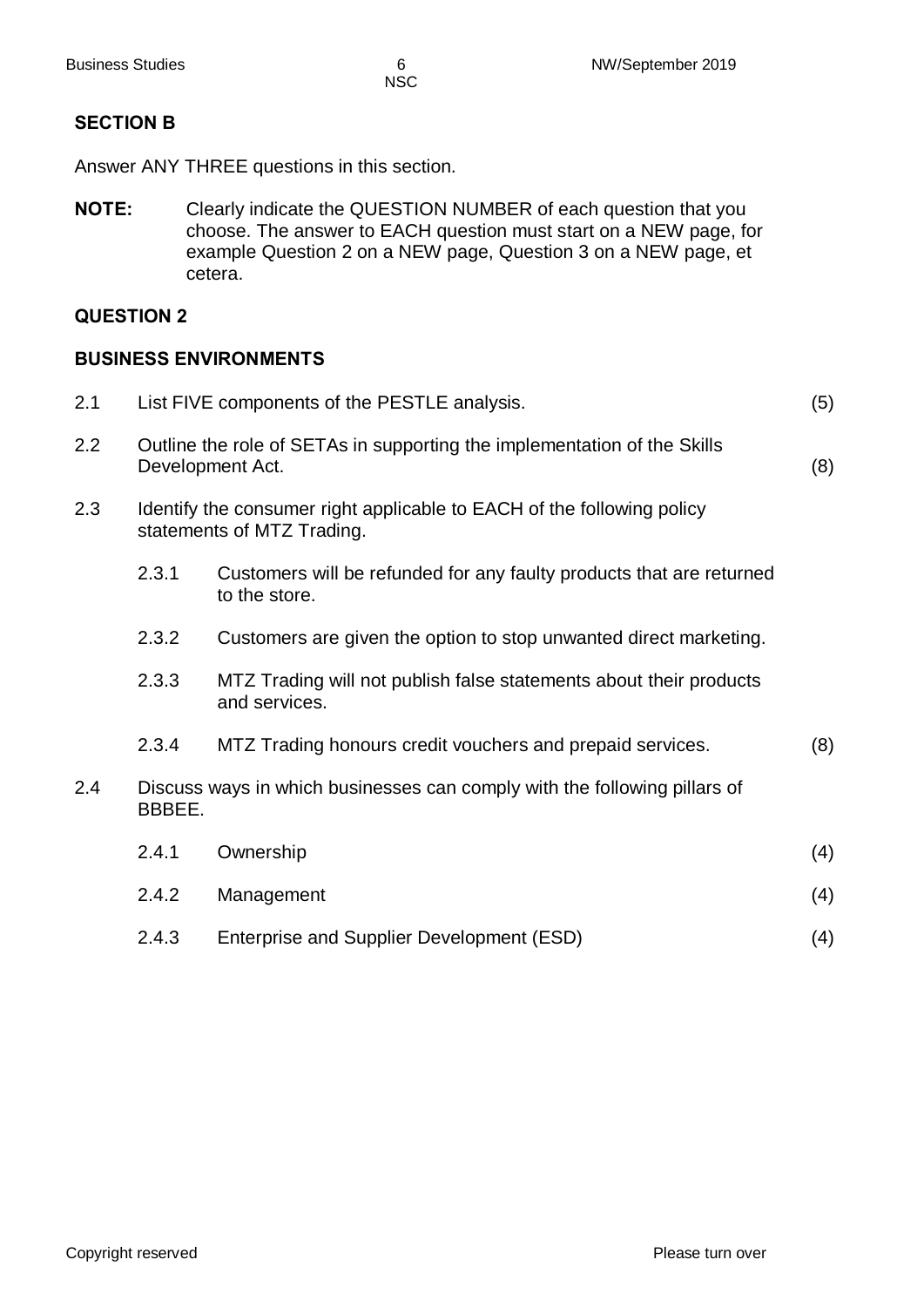2.5 Read the scenario below and answer the questions that follow.

## **TSHEPO TRANSPORT SERVICES (TTS)**

Tshepo Transport Services provides transport to international tourists visiting the country. The management of TTS ensured that all employees are treated equally regardless of gender and race.

|     |       | Credit Act (NCA), 2005 (Act 34 of 2005).                                                                  | (8)<br>[60] |
|-----|-------|-----------------------------------------------------------------------------------------------------------|-------------|
| 2.7 |       | Suggest practical ways in which businesses can comply with the National                                   |             |
| 2.6 |       | Evaluate the impact of the Skills Development Act on businesses.                                          | (8)         |
|     | 2.5.2 | Discuss the positive impact of the Act identified in Question 2.5.1 on<br>TTS as a business.              | (8)         |
|     | 2.5.1 | Name the Act that is applicable to the scenario above. Quote from the<br>scenario to support your answer. | (3)         |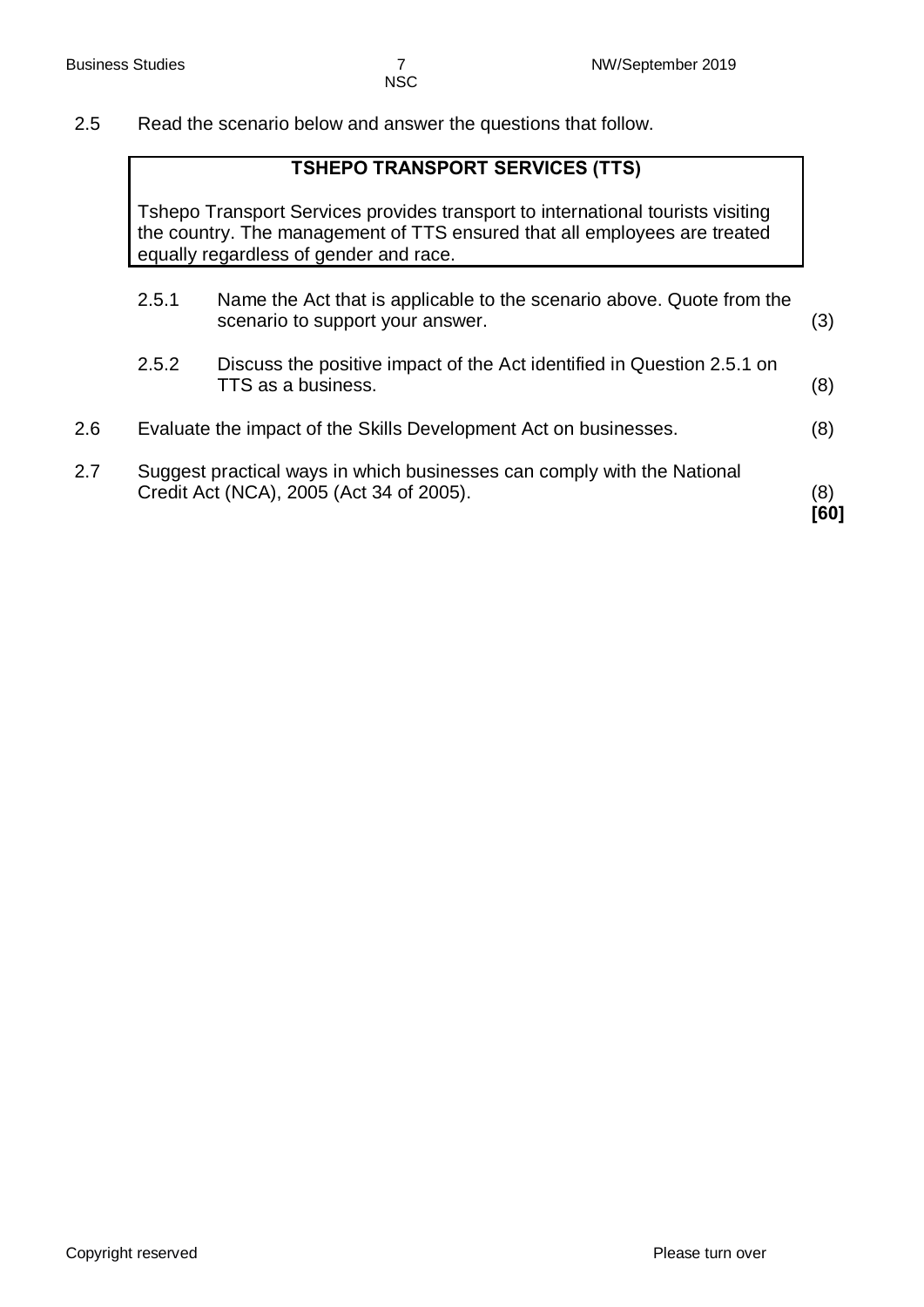#### **BUSINESS VENTURES**

| 3.1 | Name SIX examples of non-verbal presentations.<br>(6)         |                                                                                                                                                              |     |
|-----|---------------------------------------------------------------|--------------------------------------------------------------------------------------------------------------------------------------------------------------|-----|
| 3.2 |                                                               | Outline factors that must be considered during presentations.                                                                                                | (8) |
| 3.3 |                                                               | Read the scenario below and answer the questions that follow.                                                                                                |     |
|     |                                                               | Benjamin has established a company that enables shareholders to have limited<br>liability even though he is personally liable for the debts of the business. |     |
|     | 3.3.1                                                         | Identify the form of ownership suitable for Benjamin. Motivate your<br>answer by quoting from the scenario.                                                  | (3) |
|     | 3.3.2                                                         | Explain the differences between the form of ownership identified in<br>Question 3.3.1 and a public company.                                                  | (8) |
| 3.4 |                                                               | Discuss the rights of preference shareholders.                                                                                                               | (8) |
| 3.5 | of a partnership.                                             | Discuss how the following criteria can contribute to the success and / or failure                                                                            |     |
|     | 3.5.1                                                         | Management                                                                                                                                                   | (4) |
|     | 3.5.2                                                         | <b>Taxation</b>                                                                                                                                              | (4) |
| 3.6 |                                                               | Tabulate the differences between management and leadership.                                                                                                  | (8) |
| 3.7 | Read the scenario below and answer the questions that follow. |                                                                                                                                                              |     |

## **LUCY ELECTRONICS (LE)**

The project manager at Lucy Electronics motivates workers by giving them incentives for meeting deadlines.

| 3.7.1 | Identify the leadership style applicable in the scenario above. Motivate<br>your answer by quoting from the scenario. | (3) |
|-------|-----------------------------------------------------------------------------------------------------------------------|-----|
| 3.7.2 | Discuss the impact of the leadership style identified in Question 3.7.1                                               | (6) |

3.7.3 Recommend situations in which the identified leadership style in Question 3.7.1 can be applied. (2)

**[60]**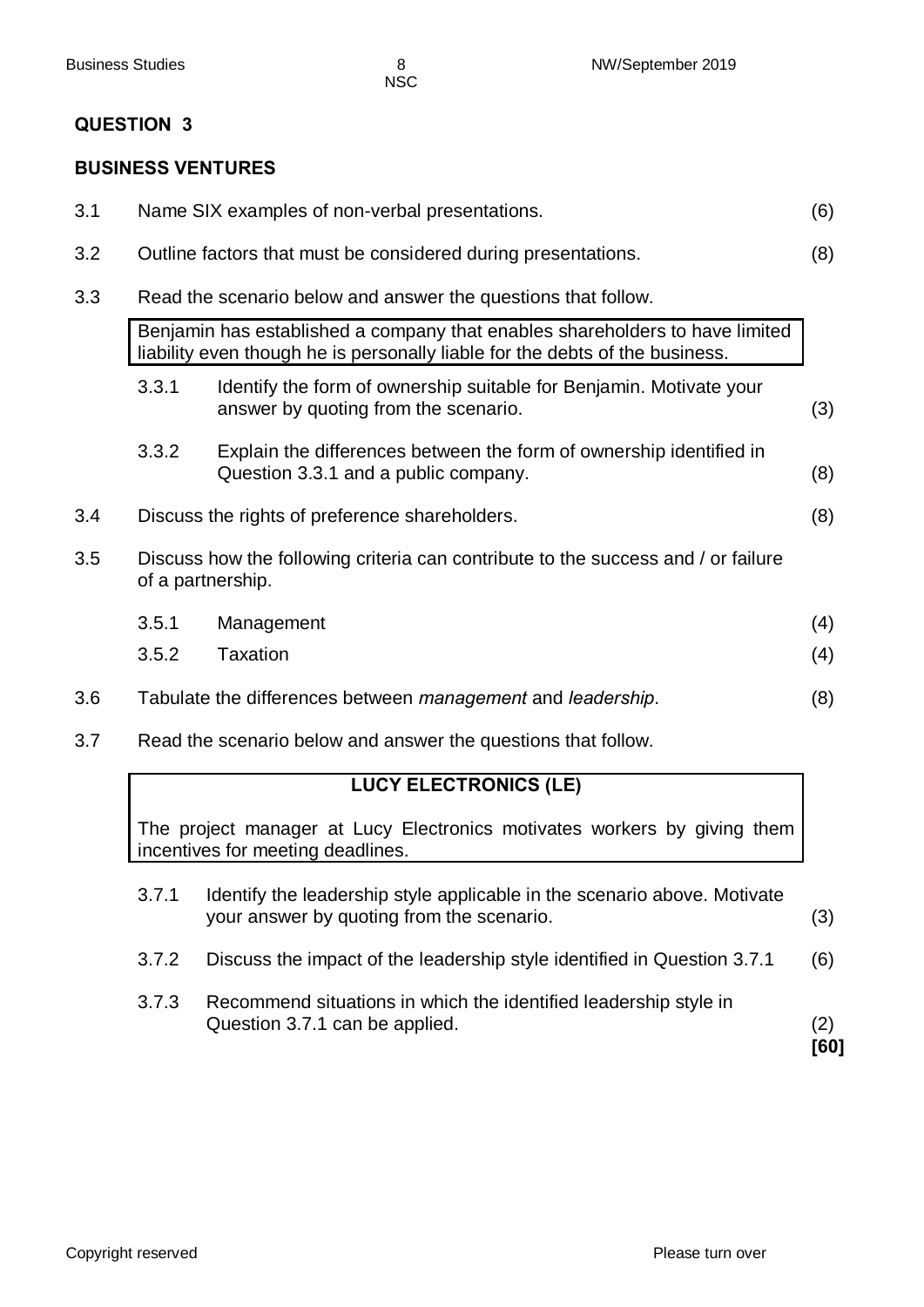#### **BUSINESS ROLES**

- 4.1 Identify the type of unethical business practice in EACH of the statements.
	- 4.1.1 Mary promised to appoint Peter as her supervisor if he agrees to have a relationship with her.
	- 4.1.2 The employees of Mpho Manufacturers spend time on Facebook during working hours and fail to meet deadlines.
	- 4.1.3 Daniel generates extra income by using the company of car without permission. (6)
- 4.2 Differentiate between *problem-solving* and *decision-making*. (4)
- 4.3 Explain how transparency as a King Code principle can be applied in the workplace. (4)
- 4.4 Read the following scenario and answer the questions that follow.

#### **CHOCOLATE DELUXE LTD. (CDL)**

Chocolate Deluxe Ltd. wants to change the structure of the business to be more competitive. The management of CDL has identified the pros and cons of their decision. Employees are always encouraged to come up with new ideas.

|     | 4.4.1 | Identify the problem-solving technique applicable to the scenario<br>above. Support your answer by quoting from the scenario. | (3) |
|-----|-------|-------------------------------------------------------------------------------------------------------------------------------|-----|
|     | 4.4.2 | Discuss the impact of the problem-solving technique identified in<br>Question 4.4.1.                                          | (8) |
|     | 4.4.3 | Advise on ways in which CDL can create an environment that<br>promotes creative thinking.                                     | (8) |
| 4.5 |       | Explain the negative impact of CSI on businesses.                                                                             | (8) |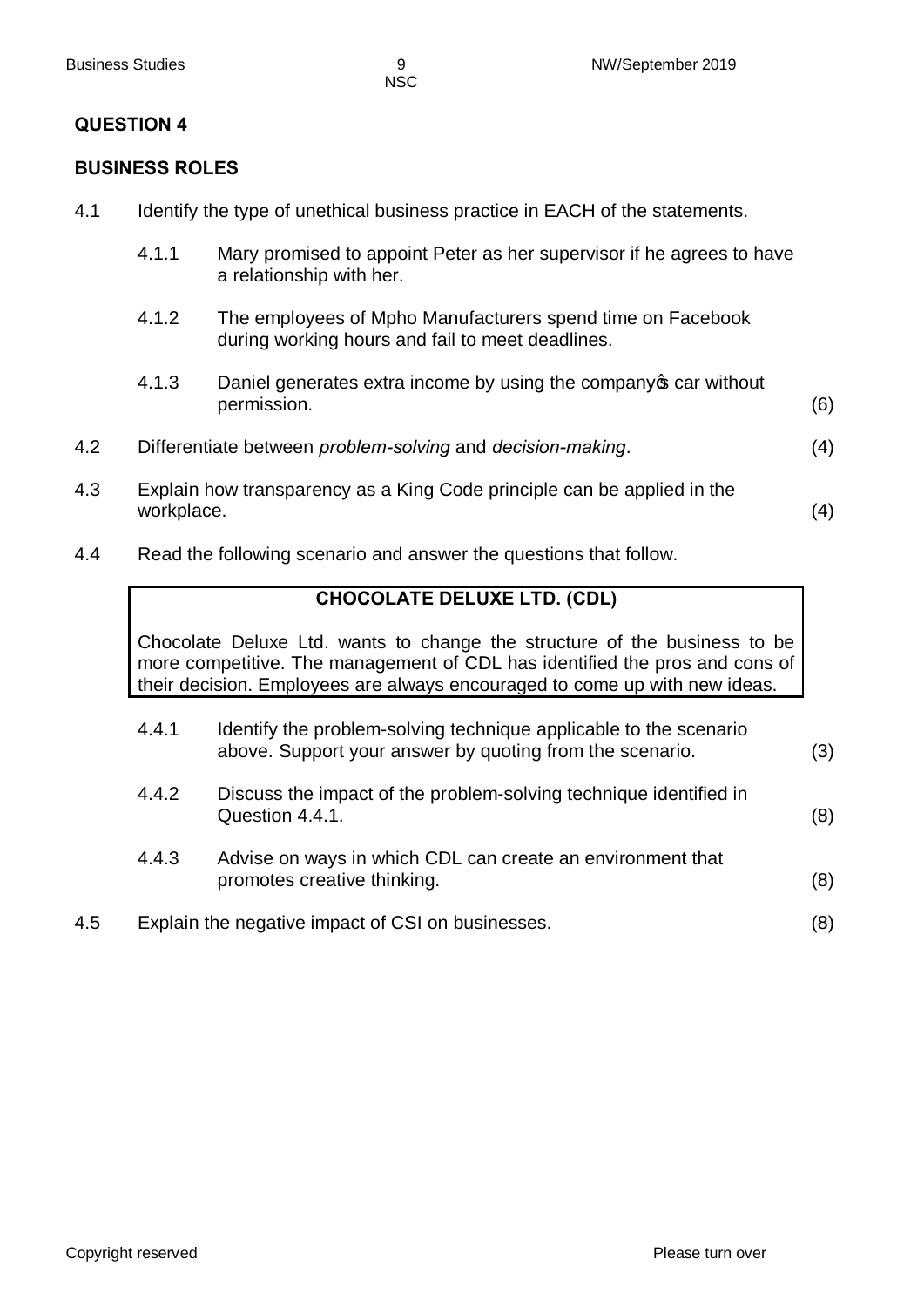#### 4.6 Read the scenario below and answer the questions that follow.

Paul is the project manager for a team that renovates homes. His team is not happy due to an unfair workload and his poor administrative skills. They also feel that they are not treated with respect. This has caused conflict between Paul and his team members.

- 4.6.1 Identify THREE possible causes of conflict from the above scenario. (3)
- 4.6.2 Explain to Paul how he can apply the conflict resolution steps/techniques in the workplace. (8)
- 4.7 Suggest ways in which businesses can promote cultural rights in the workplace. (8)

**[60]**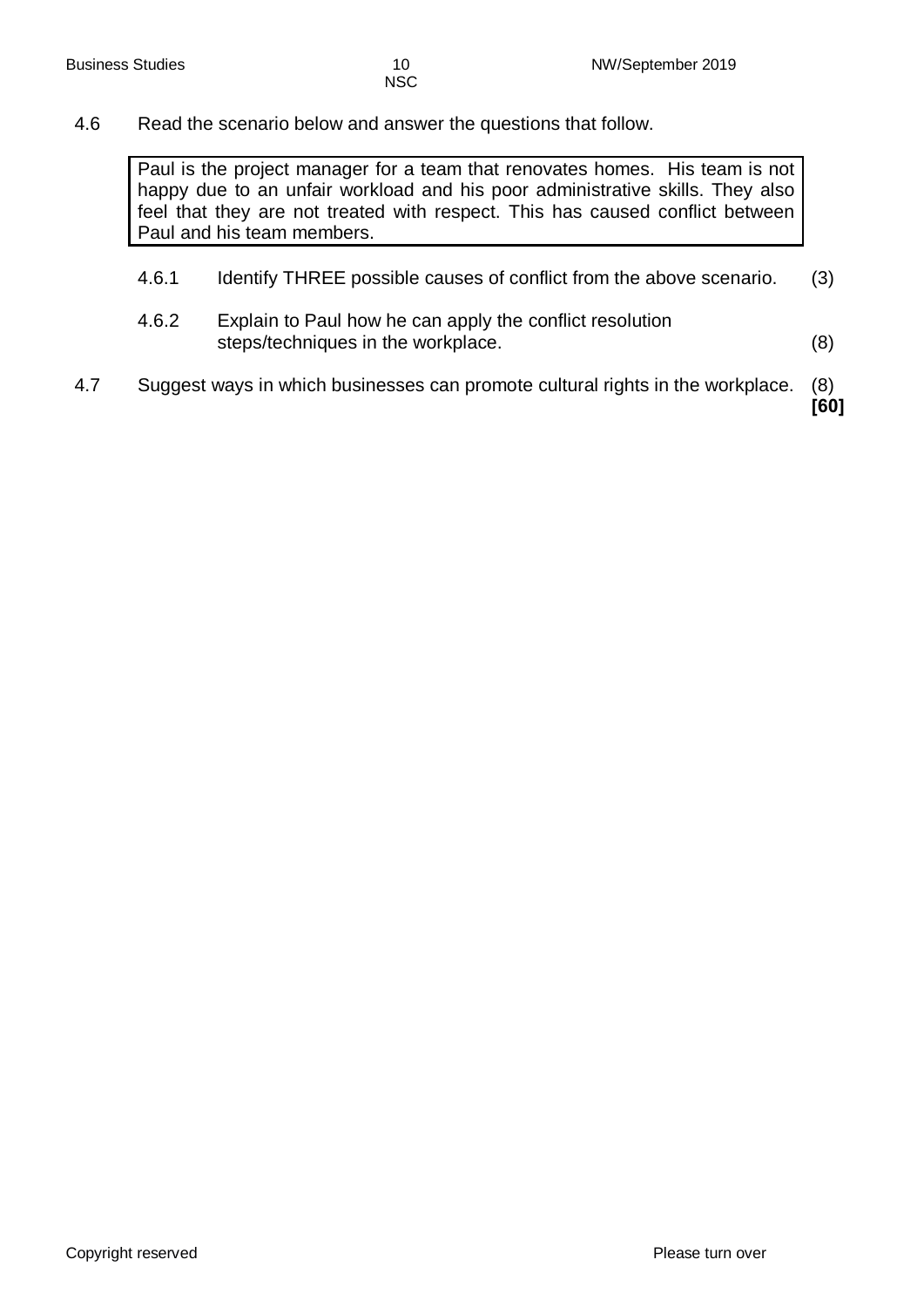#### **BUSINESS OPERATIONS**

| 5.1 |                                                                       | State any SIX aspects that must be included in an employment contract.                                             | (6) |
|-----|-----------------------------------------------------------------------|--------------------------------------------------------------------------------------------------------------------|-----|
| 5.2 | (8)<br>Outline the selection procedure as a human resources activity. |                                                                                                                    |     |
| 5.3 |                                                                       | Identify the salary determination method illustrated by EACH statement below:                                      |     |
|     | 5.3.1                                                                 | The employees of TGL (Pty) Ltd. are remunerated according to the<br>number of hours they spent at work.            | (2) |
|     | 5.3.2                                                                 | Thabo, the financial manager at Troyer Textiles pays employees<br>according to the number of dresses they produce. | (2) |
| 5.4 |                                                                       | Discuss the TWO components of job analysis.                                                                        | (6) |
| 5.5 | system.                                                               | Justify the effectiveness of fringe benefits on businesses as a good rewarding                                     | (6) |
| 5.6 |                                                                       | Elaborate on the meaning of Total Quality Management (TQM).                                                        | (5) |
|     |                                                                       |                                                                                                                    |     |

5.7 Read the scenario below and answer the questions that follow.

## **MARY CONFECTIONERY (MC)**

Mary Confectionery specialises in the baking of birthday and wedding cake for local businesses. Mary ensures that checks are carried out during and after the production process. She also set targets and measures performance. Mary ensures that all business functions use the necessary tools to improve the quality of the product.

5.7.1 Quote THREE statements from the scenario above and link EACH ONE to a specific quality concept.

Use the table below as a guide to answer Question 5.7.1.

|     |       | <b>STATEMENT FROM THE SCENARIO</b>                   | <b>QUALITY CONCEPT</b>                                                  |            |
|-----|-------|------------------------------------------------------|-------------------------------------------------------------------------|------------|
|     |       |                                                      |                                                                         |            |
|     |       |                                                      |                                                                         |            |
|     |       |                                                      |                                                                         | (9)        |
|     | 5.7.2 | Explain to MC the benefits of a good quality system. |                                                                         | (8)        |
| 5.8 |       | within the purchasing function.                      | Suggest ways in which businesses can improve the quality of performance | (8)<br>160 |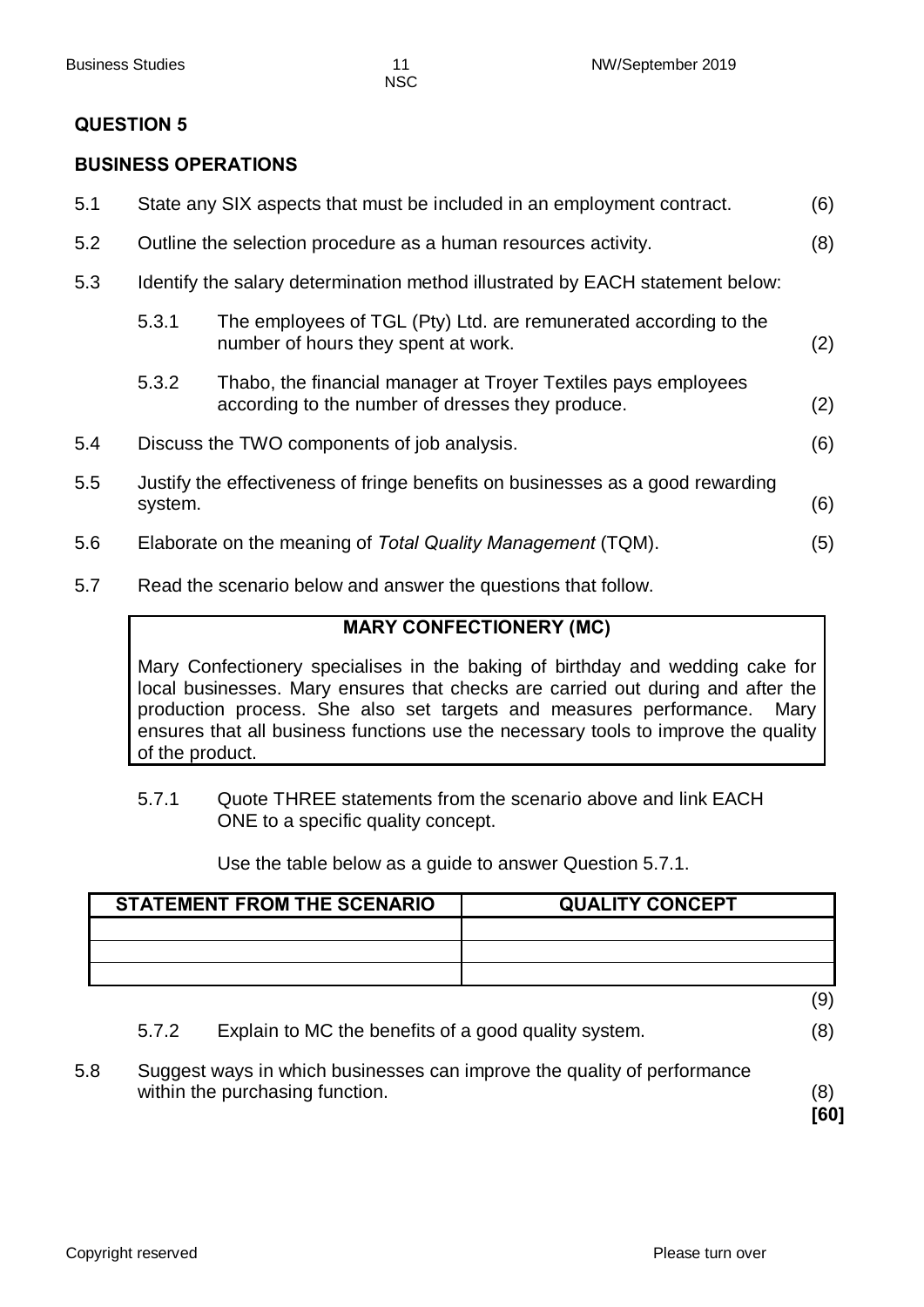#### **MISCELLANEOUS TOPICS**

#### **BUSINESS ENVIRONMENTS**

6.1 Name THREE types of business environments and state the extent of control that these businesses have over EACH environment.

Use the table below as a guide to answer the question.

| <b>BUSINESS ENVIRONMENT</b> | <b>EXTENT OF CONTROL</b> |
|-----------------------------|--------------------------|
| G 1 1                       |                          |
| 612                         |                          |
| 6.1.3                       |                          |
|                             |                          |

- 6.2 Explain the following provisions of the Basic Conditions of Employment Act (BCEA), 1997 (Act 75 of 1997):
	- 6.2.1 Meals-breaks / Rest periods
	- 6.2.2 Annual leave
	- 6.2.3 Family responsibility (6)

#### **BUSINESS VENTURES**

- 6.3 Explain the advantages of state-owned companies. (6)
- 6.4 Discuss *liquidity* as a factor to consider when making an investment decision. (4)
- 6.5 Read the statement below and answer questions that follow.

Mpho wants to invest R 50 000 in a fixed deposit account. The bank offers him 8% compound interest, per annum, for three years.

- 6.5.1 Calculate the interest that Mpho would receive after three years. (4)
- 6.5.2 Explain the other form of interest that can be offered by the bank. (4)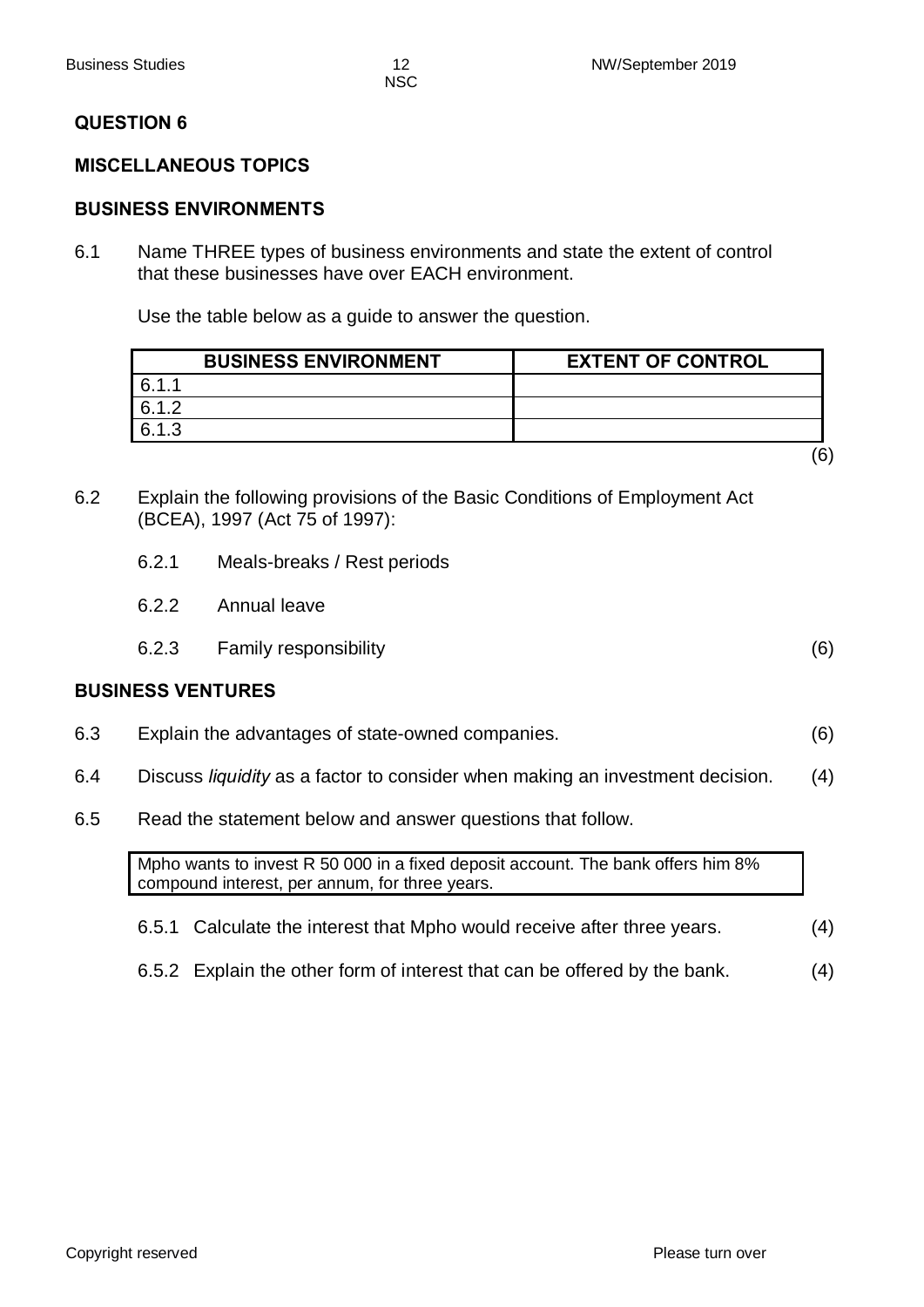#### **BUSINESS ROLES**

- 6.6 Identify the diversity issues addressed by BCC Enterprise in EACH statement below.
	- 6.6.1 The management of BCC Enterprise ensures that Vusi and Jane are treated equally in the workplace.
	- 6.6.2 Senior experienced employees are requested to mentor younger employees.
	- 6.6.3 BCC Enterprise makes provision for ramps to accommodate people using wheelchairs. (6)
- 6.7 Discuss ways in which businesses can protect the environment and human health. (8)

#### **BUSINESS OPERATIONS**

- 6.8 Identify the Total Quality Management (TQM) element applied by Zena Construction Ltd. in EACH statement below.
	- 6.8.1 Products and services are constantly improved resulting in the improvement in the quality of products.
	- 6.8.2 Employees are regularly trained to improve their performance.
	- 6.8.3 Market research is conducted on a regular basis to determine the needs of customers.
	- 6.8.4 Sufficient capital is available to purchase raw materials and equipment to render quality services. (8)
- 6.9 Advise the business on the reasons for terminating an employment contract. (8)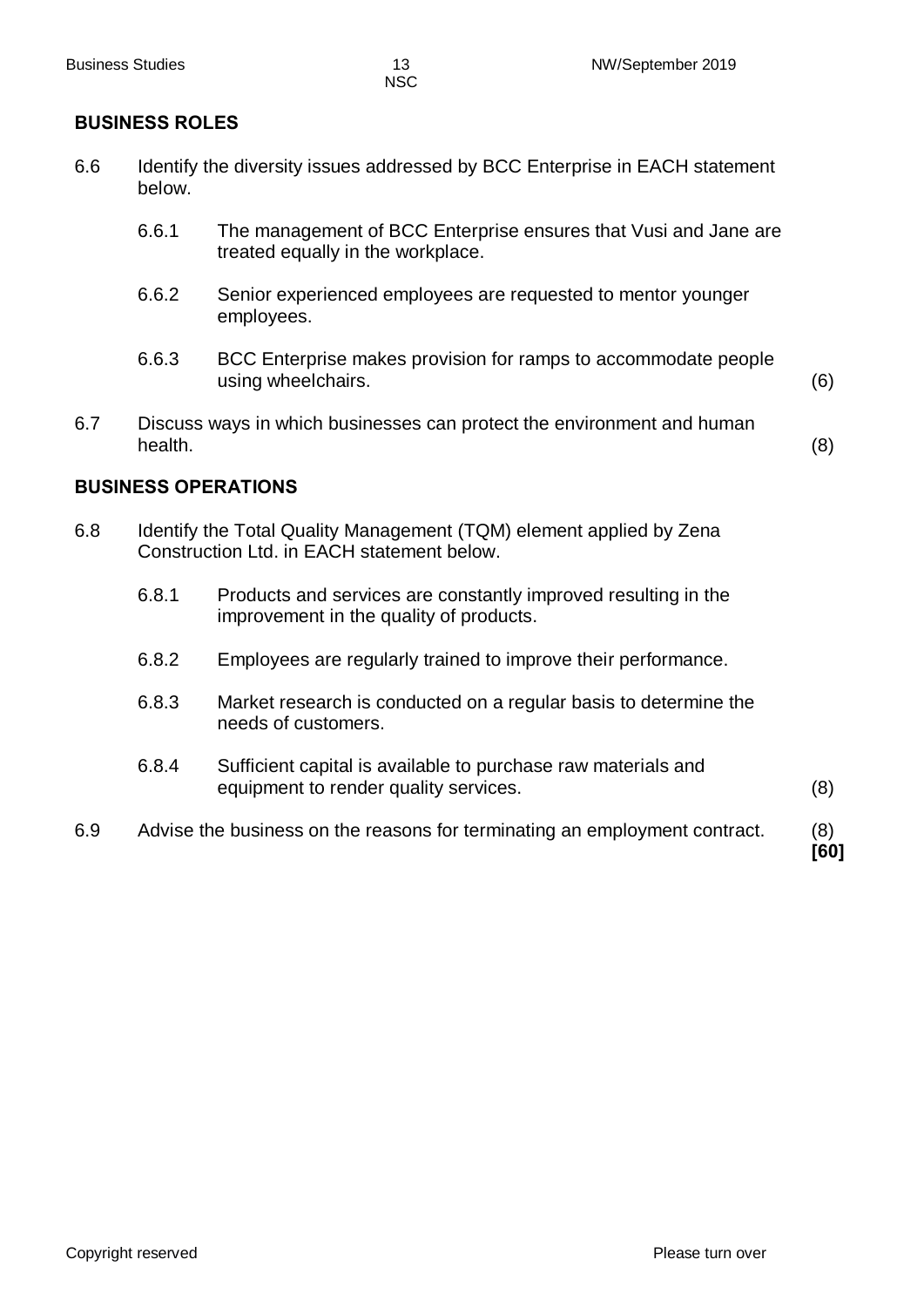#### **SECTION C**

Answer any TWO questions in this section. Clearly indicate the QUESTION NUMBER of each question that you choose. The answer to each question must start on a NEW page, for example Question 7 on a NEW page, Question 8 on a NEW page, et cetera.

#### **QUESTION 7**

#### **BUSINESS ENVIRONMENTS (BUSINESS STRATEGIES)**

#### **SIMPHIWE MANUFACTURERS (SM)**

Simphiwe Manufacturers specialises in the supply of designer bags. Sales have declined due to challenges in the market and macro-environment. The management of SM decided apply Porteros Five Forces model and implement business strategies in order to deal with their business challenges.

Write a detailed report on the following aspects.

- Explain how SM may apply Porter **Five Forces to analyse the challenges of the** market environment.
- Discuss THREE types of diversification strategies that SM may use to address challenges in the macro-environment.
- Elaborate on the effectiveness of intensive strategies as a best strategy for addressing business challenges.
- Advise the management of SM on the steps to consider when evaluating strategies. **[40]**

#### **QUESTION 8**

#### **BUSINESS VENTURES (INSURANCE)**

Businesses realise the importance of compulsory and non-compulsory insurance. They are also mindful of the principles of insurance. They must insure that their assets are not under-insured or over-insured.

With reference to the statements above, write an essay on the following aspects.

- · Distinguish between *compulsory* and *non-compulsory* insurance and give examples of each.
- Explain the importance of insurance for businesses.
- Discuss FOUR principles of insurance.
- · Advise businesses on the differences between *over-insurance* and *underinsurance*.

**[40]**